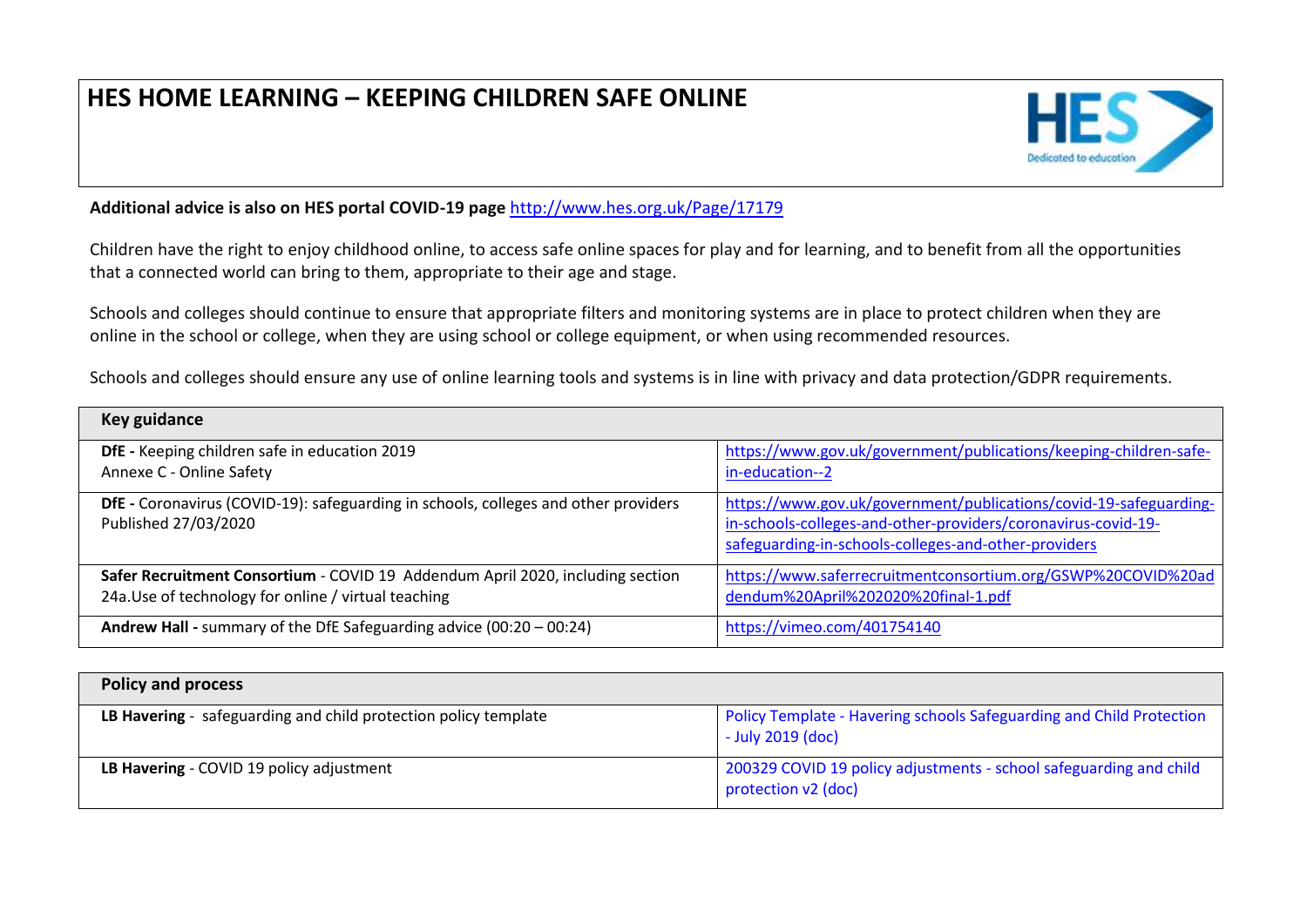| LB Havering - whistleblowing and managing allegations policy template                                                                                   | Policy Template - Havering schools Whistleblowing and Managing<br>Allegations - July 2019 (doc)   |
|---------------------------------------------------------------------------------------------------------------------------------------------------------|---------------------------------------------------------------------------------------------------|
| LGfL London Grid for Learning - Safeguarding & Online Safety Policy / AUP Addendum<br>for Home Learning during Covid-19 Closures - published 31/03/2020 | safepolicies.lgfl.net                                                                             |
| LGfL London Grid for Learning - social media policy template                                                                                            | https://static.lgfl.net/LgflNet/downloads/online-safety/LGfL-OS-<br>Policy-Social-Media-2019.docx |
| LB Havering - safeguarding code of conduct                                                                                                              | Guidance - Havering safeguarding code of conduct - July 2019 (doc)                                |

| <b>Report and support</b>                                                            |                                                                                  |
|--------------------------------------------------------------------------------------|----------------------------------------------------------------------------------|
| LB Havering - help and support routes for children and young people                  | 200417 Help and support for children and young people during COVID<br>$19$ (doc) |
| The UK Safer Internet Centre - Professionals Online Safety Helpline provides support | https://www.saferinternet.org.uk/helpline/professionals-online-                  |
| for the children's workforce with any online safety issues they face.                | safety-helpline                                                                  |
| <b>Childline</b> - for support                                                       | https://www.childline.org.uk/                                                    |
| UK Safer Internet Centre - to report and remove harmful online content               | https://reportharmfulcontent.com/                                                |
| <b>CEOP</b> - for advice on making a report about online grooming                    | https://www.ceop.police.uk/safety-centre/                                        |
|                                                                                      | https://www.ceop.police.uk/ceop-reporting/                                       |
| Internet Watch Foundation IWF - reporting child abuse content, indecent images of    | https://www.iwf.org.uk/                                                          |
| children (also sometimes referred to as child pornography, but this term is not used |                                                                                  |
| because pornography is legal and indecent images of children are always illegal).    |                                                                                  |
| Hsis Online Safety - Amanda Jackson, Dave Smith                                      | amanda.jackson@havering.gov.uk dave.smith@havering.gov.uk                        |
| Hsis Safeguarding - Penny Patterson, Carol Rockey, Michelle Wain                     | penny.patterson@havering.gov.uk carol.rockey@havering.gov.uk                     |
|                                                                                      | michelle.wain@havering.gov.uk                                                    |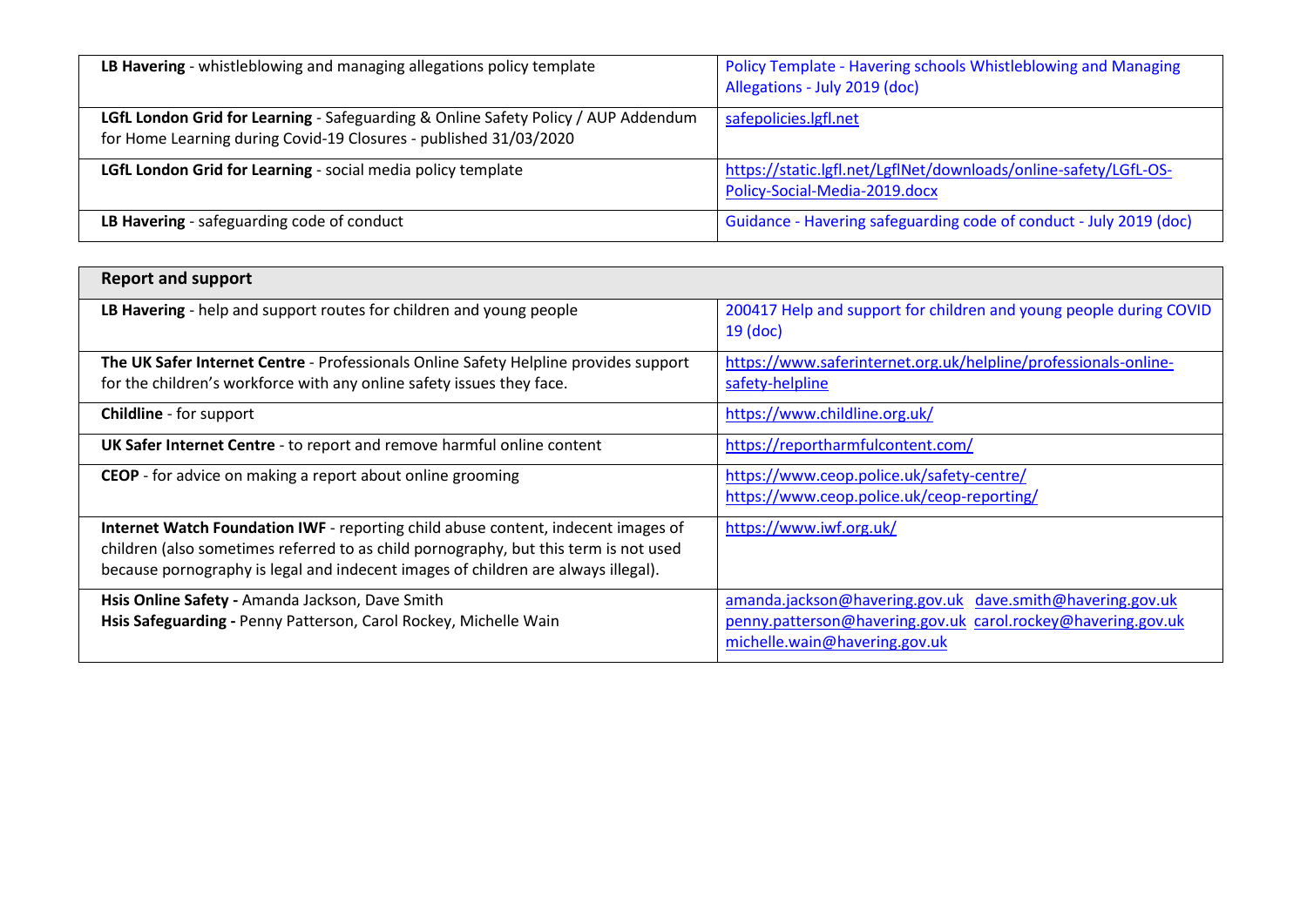| Keeping virtual classrooms safe online                                                                                                                                                                 |                                                                                                                                                                                                                     |
|--------------------------------------------------------------------------------------------------------------------------------------------------------------------------------------------------------|---------------------------------------------------------------------------------------------------------------------------------------------------------------------------------------------------------------------|
| What should you consider when hosting a virtual meeting or lesson?                                                                                                                                     |                                                                                                                                                                                                                     |
| Services that might be used here include Zoom, Microsoft Teams, Google Hangouts / Google Meet                                                                                                          |                                                                                                                                                                                                                     |
| Children's Commissioner - advice on how to make sure your online classes are safe and<br>secure                                                                                                        | https://www.childrenscommissioner.gov.uk/coronavirus/keeping-<br>classrooms-safe-online/                                                                                                                            |
| South West Grid for Learning - poster outlining considerations for remote learning.                                                                                                                    | www.swgfl.org.uk/SafeRemoteLearning                                                                                                                                                                                 |
| NSPCC - guidance on undertaking remote teaching safely                                                                                                                                                 | https://learning.nspcc.org.uk/news/2020/march/undertaking-remote-<br>teaching-<br>safely/?utm_source=adestra&utm_medium=email&utm_campaign=A<br>S3017*&utm_content=NSPCC_Learning+Learning_newsletter_6+Mar<br>20∾= |
| LGfL London Grid for Learning - Online Safety portal                                                                                                                                                   | https://onlinesafety.lgfl.net                                                                                                                                                                                       |
| LGfL London Grid for Learning - Coronavirus advice and guidance, includes<br>Home learning<br>٠<br>Safeguarding<br>Inclusion and well being<br>Security and data protection<br>Technical support staff | https://coronavirus.lgfl.net/                                                                                                                                                                                       |
| LGfL London Grid for Learning - Twenty<br>wenty Safeguarding Considerations for Lesson Li<br>safeguarding considerations for lesson<br>livestreaming                                                   | https://coronavirus.lgfl.net/safeguarding                                                                                                                                                                           |
| LGfL London Grid for Learning - Safeguarding considerations when giving lessons via<br>livestream or video chat                                                                                        | https://lgfl.planetestream.com/View.aspx?id=4053~4m~m3FRpibn                                                                                                                                                        |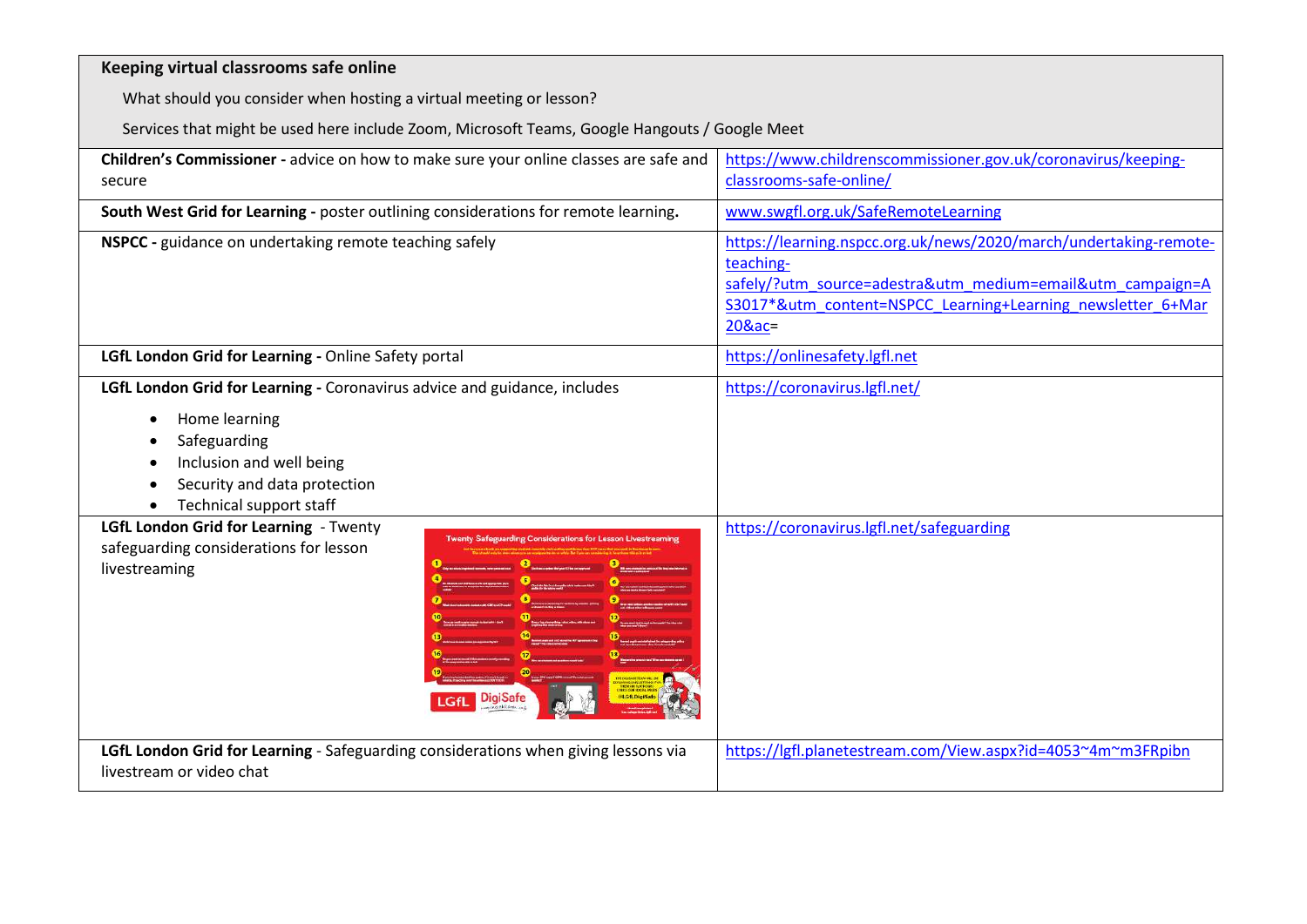| LGfL London Grid for Learning - DigiSafe Daily downloadable worksheet available every<br>day                                                                                                                                                                                                                                                                                                                          | digisafedaily.lgfl.net                                                                                  |
|-----------------------------------------------------------------------------------------------------------------------------------------------------------------------------------------------------------------------------------------------------------------------------------------------------------------------------------------------------------------------------------------------------------------------|---------------------------------------------------------------------------------------------------------|
| Association of Adult and Child Online Safety Specialists - online safety video for<br>professionals gives schools important points including remote learning and live<br>streaming of lesson content. Please note that in the video it mentions a sample CP<br>policy. Hsis issued a COVID-19 policy amendment to safeguarding policies for Havering<br>schools on 30.3.2020 and we would recommend schools use this. | http://aacoss.org/professionals/                                                                        |
| UK Safer Internet Centre - Video Conferencing for Children - Safeguarding & Privacy<br>Overview. Includes technical and policy details.                                                                                                                                                                                                                                                                               | https://www.saferinternet.org.uk/blog/video-conferencing-children-<br>safeguarding-and-privacy-overview |

| Home learning – advice for parents                                                                                                                                                                                                                                                    |                                                                                                                                                                                       |
|---------------------------------------------------------------------------------------------------------------------------------------------------------------------------------------------------------------------------------------------------------------------------------------|---------------------------------------------------------------------------------------------------------------------------------------------------------------------------------------|
| DfE GOV.UK - Coronavirus (COVID 19) - list of online education resources for home<br>education - this is covered in more detail in the Hsis resource lists for home learning.                                                                                                         | https://www.gov.uk/government/publications/coronavirus-covid-19-<br>online-education-resources/coronavirus-covid-19-list-of-online-<br>education-resources-for-home-education         |
| DfE and DCMS - Resources to help keep children safe from different risks online and<br>where to go to receive support and advice                                                                                                                                                      | https://www.gov.uk/government/publications/coronavirus-covid-19-<br>keeping-children-safe-online/coronavirus-covid-19-support-for-<br>parents-and-carers-to-keep-children-safe-online |
| <b>DCMS GOV.UK</b> - Coronavirus (COVID 19) – cybersecurity tips for staying safe online (we<br>need to highlight that this is cybersecurity)                                                                                                                                         | https://www.gov.uk/guidance/covid-19-staying-safe-online                                                                                                                              |
| Association of Adult and Child Online Safety Specialists - online safety video for<br>parents with useful, simple advice and guidance for parents and carers regarding<br>children and their online activities during the pandemic.                                                   | http://aacoss.org/parents/                                                                                                                                                            |
| Internet Matters - support for parents and carers to keep their children safe online.<br>Helping families adjusting to a "new normal" following the measures taken to stop the<br>spread of coronavirus. Includes expert advice, resources and tools to make the best use<br>of tech. | https://www.internetmatters.org/<br>https://www.internetmatters.org/resources/staysafestayhome-tech-<br>advice-for-families/                                                          |
| LGfL London Grid for Learning - for support for parents and carers to keep their<br>children safe online during school closure.                                                                                                                                                       | http://www.lgfl.net/online-safety/                                                                                                                                                    |
| <b>Childnet</b> - conversations about online safety                                                                                                                                                                                                                                   | https://www.childnet.com/parents-and-carers/have-a-conversation                                                                                                                       |
| <b>Childnet</b> - keeping under fives safe online                                                                                                                                                                                                                                     | https://www.childnet.com/parents-and-carers/hot-topics/keeping-<br>young-children-safe-online                                                                                         |